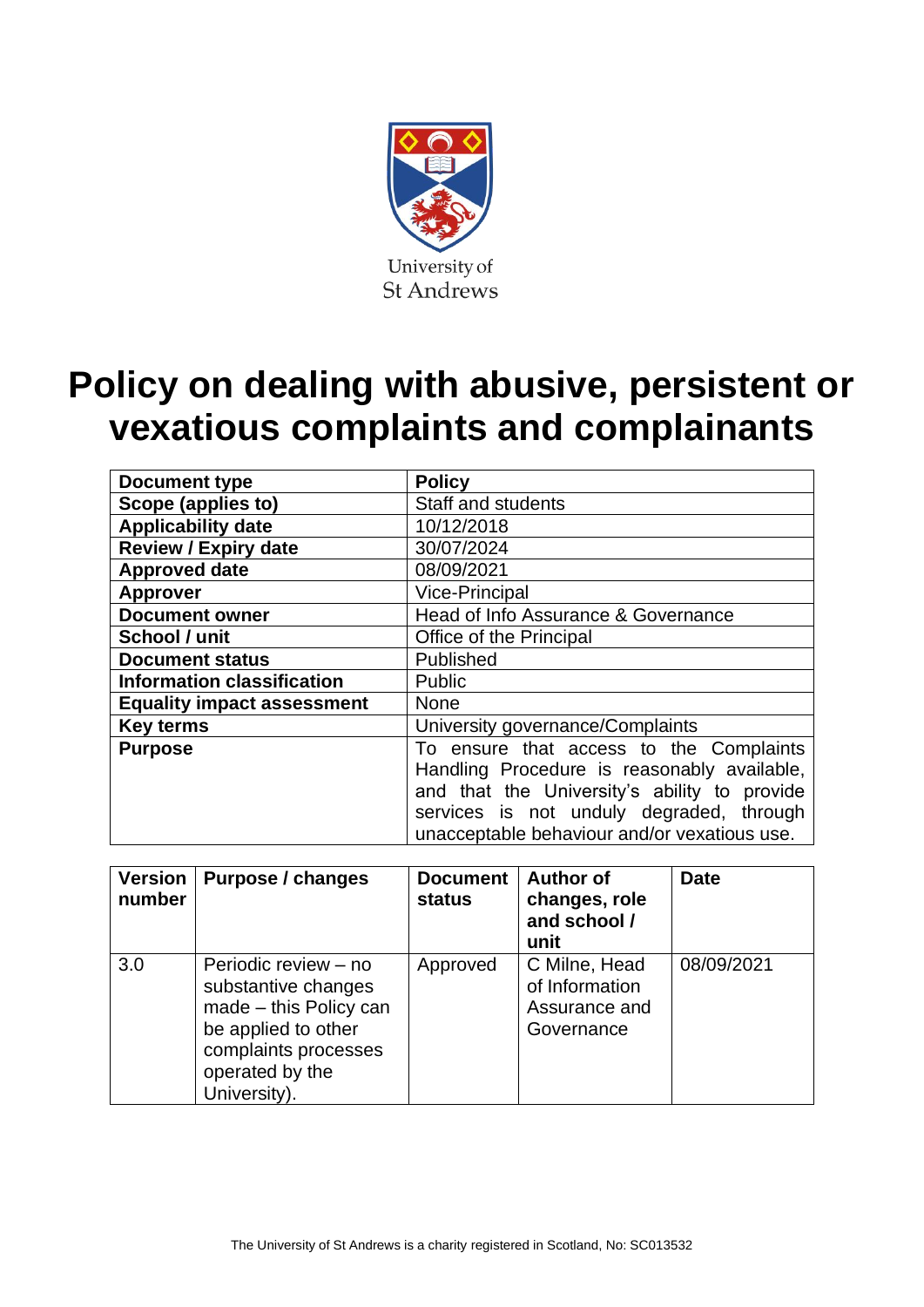## **1. Introduction**

The University recognises that people may act out of character in times of trouble or distress. Issues of complaint raised with the University may, for instance, relate to upsetting or distressing personal circumstances and as a result, the process may be stressful for the complainant.

However, the actions of a minority of complainants who are angry, abusive, demanding or persistent may result in unreasonable demands on the University, or improper behaviour towards staff. The University considers such actions to be unacceptable. When this happens, the University is required to consider the impact of such behaviour on the safety and well-being of staff and the ability of the University to provide a service to others.

This Policy sets out the University's approach to managing unacceptable actions and behaviours that may emerge through the course of a complaint being raised.

### **2. Objectives and scope**

To ensure that access to the University Complaints Handling Procedure ("the CHP") is reasonably available to all who require to make use of it, and that the University's ability to provide services is not unduly degraded, through unacceptable behaviour and/or vexatious use.

This Policy sets out how the University will reach a view as to when a complainant's behaviour is assessed to be unacceptable, and what actions will then be undertaken in those circumstances.

### **2.1.Intended audience**

This Policy applies to all persons who can make use of the CHP and extends to other complaints procedures operated by the University.

### **2.2.Principles**

- The University reserves the right, following assessment, to determine that a complainant's actions and behaviour are unacceptable;
- If the University finds that a complainant's behaviour is unacceptable, it will advise the complainant in writing why this has been found to be the case, and the steps that are to be taken;
- Complainants will be advised of the ability to ask the University to review any decisions reached, and how to seek an external review by the Scottish Public Services Ombudsman ("the SPSO").

### **2.3.Legislative and regulatory framework**

The Scottish Public Services Ombudsman Act 2002 makes provision for the University to investigate complaints raised against it, e.g. concerns relating to the failure of service delivery. The University's response to complaint management must be made within the framework of a model CHP, developed by the SPSO for implementation in the Higher Education sector.

### **2.4.Relationship with existing University Policies and Regulations**

This Policy provides overall direction setting out the conditions that would allow the University to conclude that a complainant's behaviour is unacceptable and the steps that the University can then take to manage these circumstances. Should a complainant be a current student or member of staff, and their behaviour is found to be aggressive or abusive, then the University's separate disciplinary procedures (student or staff) may be engaged, or additionally for students consideration offered under the University's Fitness to Study Policy.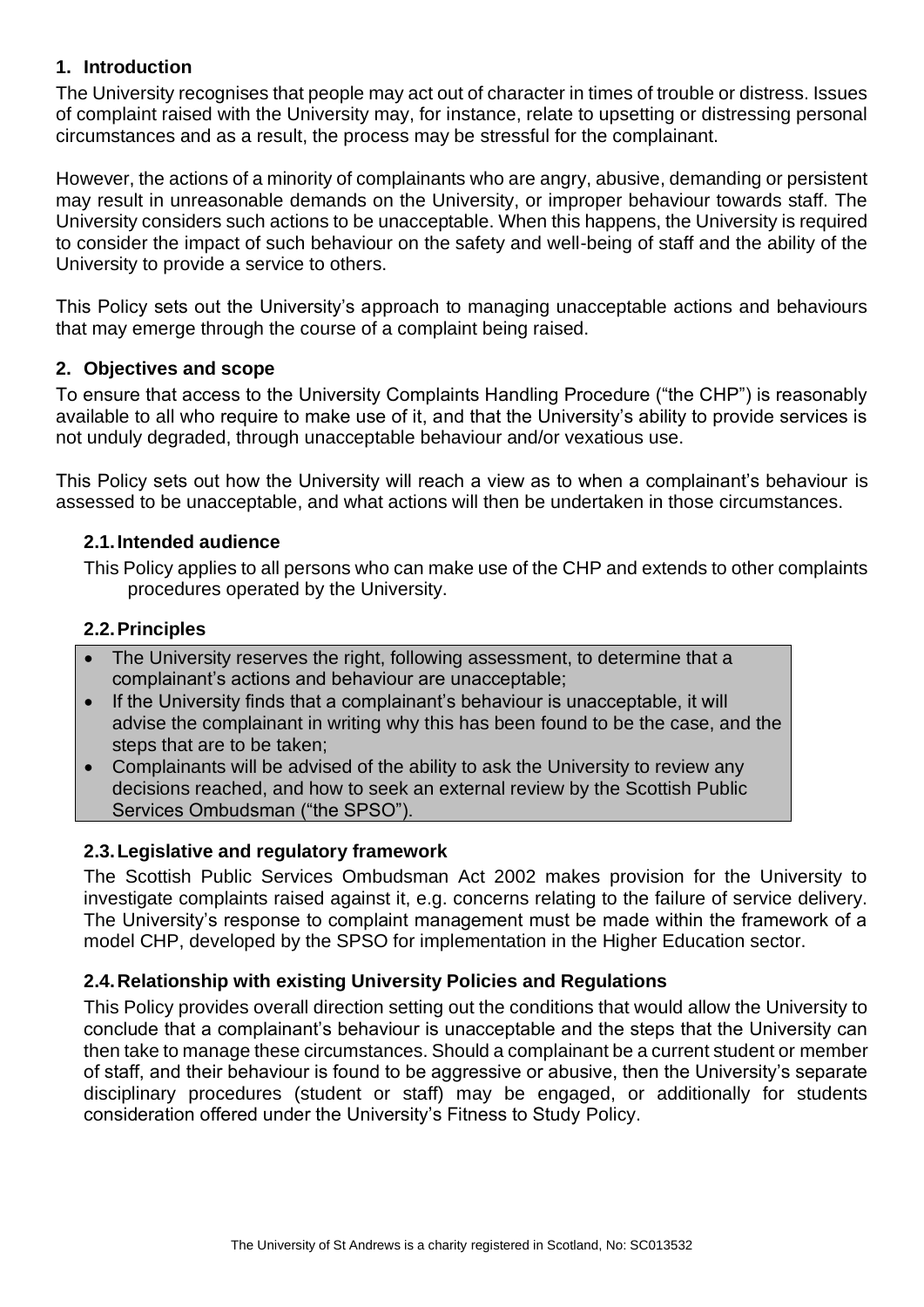## **3. Procedure**

### **3.1.Unacceptable actions**

A complainant's actions may be deemed to be unacceptable where these demonstrate behaviours, exemplified below, under the headings: **aggressive or abusive behaviour**; **unreasonable demands**; or **unreasonable persistence**. This is not intended to be an exhaustive list: this is intended to provide direction to all parties involved with implementing the University's CHP.

#### 3.1.1. Aggressive or abusive behaviour

The University understands that complainants can become angry about the issues they have raised in their complaint. If that anger escalates into aggression or abuse towards University staff (in any form, e.g. oral or written), the University considers that behaviour to be unacceptable. The University expects that all members of its community are treated with dignity and respect. Any form of violence or abuse towards staff is unacceptable.

Violence is not restricted to acts of aggression that may result in physical harm. It also includes behaviour or language (whether verbal or written) that may cause staff to feel offended, afraid, threatened or abused. The University will judge each situation individually, in the context that individuals who raise a complaint may be upset or distressed. Language, which is designed to insult or degrade, is racist, sexist, homophobic, or which makes serious allegations that individuals have committed criminal, corrupt or perverse conduct without any evidence is unacceptable. The University may decide that comments aimed not at us but at third parties are unacceptable, because of the effect that listening or reading them may have on our staff.

### 3.1.2. Unreasonable demands

A demand will become unacceptable when it starts to (or when complying with the demand would) impact substantially on the ability of the University to: undertake its work; implement a legitimate decision; provide services; or meet its duty of care towards staff. This could include instances where an excessive amount of staff time and/or resource, to the disadvantage of other members of the University community or functions, arises.

Examples of actions grouped under this heading include:

- Demanding responses within an unreasonable timescale;
- Insisting on seeing or speaking to a particular member of staff when that is not possible;
- Making persistent and unreasonable demands or expectations of staff and/or the CHP after the unreasonableness has been explained (an example of this could be a complainant who insists on immediate responses to numerous, frequent and/or complex letters, faxes, telephone calls or emails);
- Refusal to specify the grounds of complaint when the University is investigating issues of complaint it needs to clearly identify the precise elements of complaint to be investigated. Refusal to co-operate would make it difficult for the University to proceed. It is unreasonable to bring a complaint, and then not to respond to reasonable requests for clarification;
- Repeatedly changing the substance of a complaint;
- Raising unrelated concerns/issues of complaint;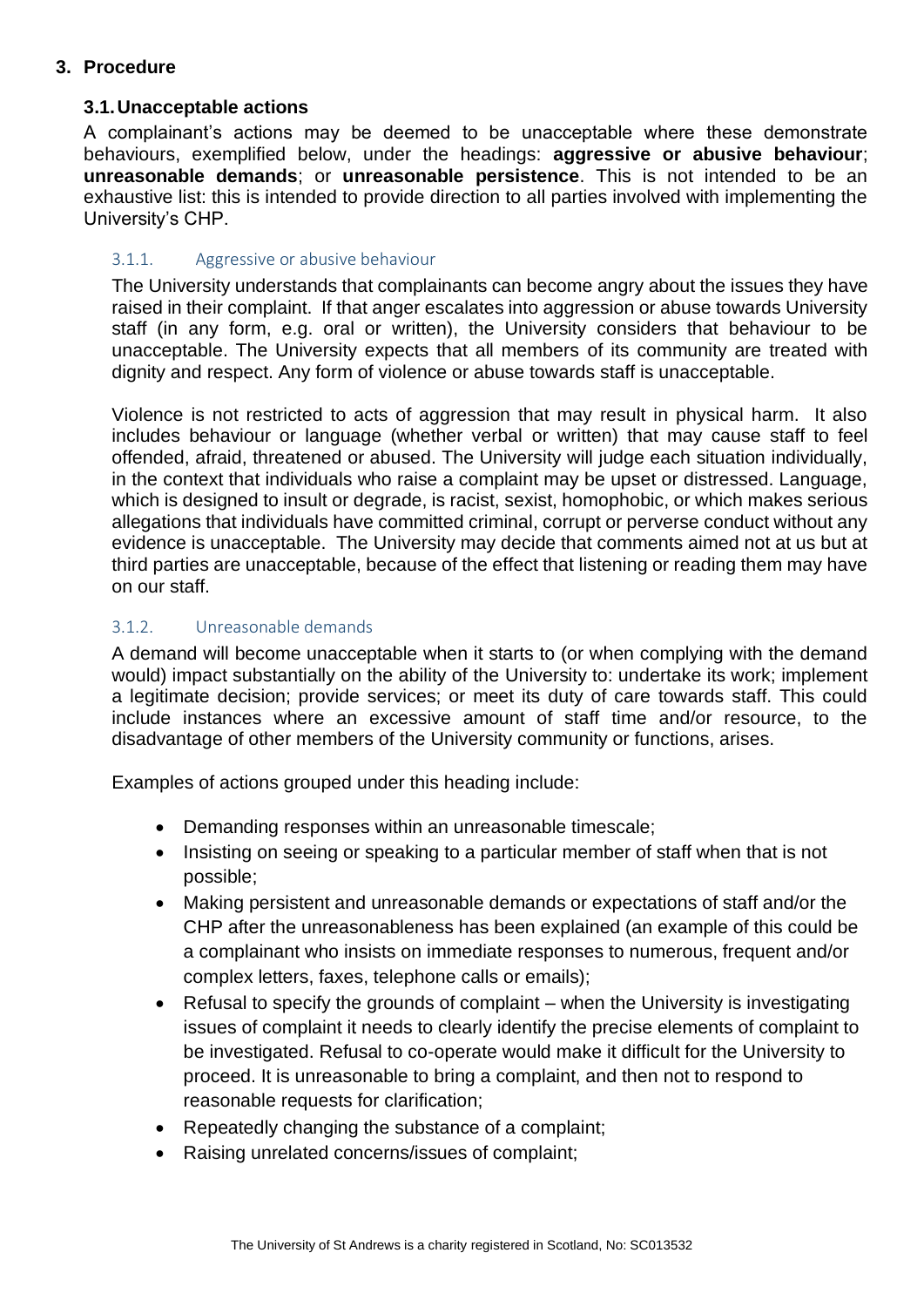- Raising subsidiary or new issues whilst a complaint is being addressed (following agreement on the scope of the complaint having been reached) that were not part of the complaint at the start of the complaint process;
- Refusal to co-operate with the complaints investigation process while still wishing their complaint to be resolved;
- Insisting on the complaint being dealt with in ways which are incompatible with the CHP – this can include raising repeated complaints where that complaint has been investigated and a decision communicated;
- Unreasonable use of the CHP, when the effect of repeated complaints is to harass, or to prevent the University from pursuing a legitimate aim or implementing a legitimate decision;
- Unreasonable use of the CHP to make unsubstantiated allegations about a person;
- Using multiple University processes in parallel to raise similar or related issues of complaint, for the same issue; or
- Make what appear to be groundless complaints about the staff dealing with the complaints and seek to have them dismissed or replaced.

# 3.1.3. Unreasonable persistence

The University recognises that some people will not, or cannot, accept that the University is unable to assist them further, or provide a level of service other than that provided already. A complainant may persist in disagreeing with the actions or decisions taken following the conclusion of the CHP.

Examples of actions grouped under this heading include:

- Persistent refusal to accept a legitimate decision made in relation to a service delivered or complaint received; or
- Pursuing a matter internally within the University where the University's CHP has been properly implemented, followed and fully exhausted.

# **3.2.Managing unacceptable actions**

# 3.2.1. Immediate steps – aggressive or abusive behaviour

- 1. Any member of University staff who directly experiences aggressive or abusive behaviour from a complainant has the authority to deal immediately with that behaviour in a manner they consider appropriate to the situation and in line with this Policy.
- 2. The matter will be reported to the appropriate Line Manager.
- 3. Incidents may also be reported to the Police.
- 4. Where the complainant is a student or member of staff at the University, disciplinary proceedings as appropriate may be initiated.

# 3.2.2. Restrictions

- 1. The University may restrict contact in person, by telephone, email etc. or by any combination of these. The University will try to maintain at least one form of contact with a (vexatious) complainant.
- 2. The University reserves the right to write to the person concerned, informing them that no direct contact between them and the University will be entered into. Further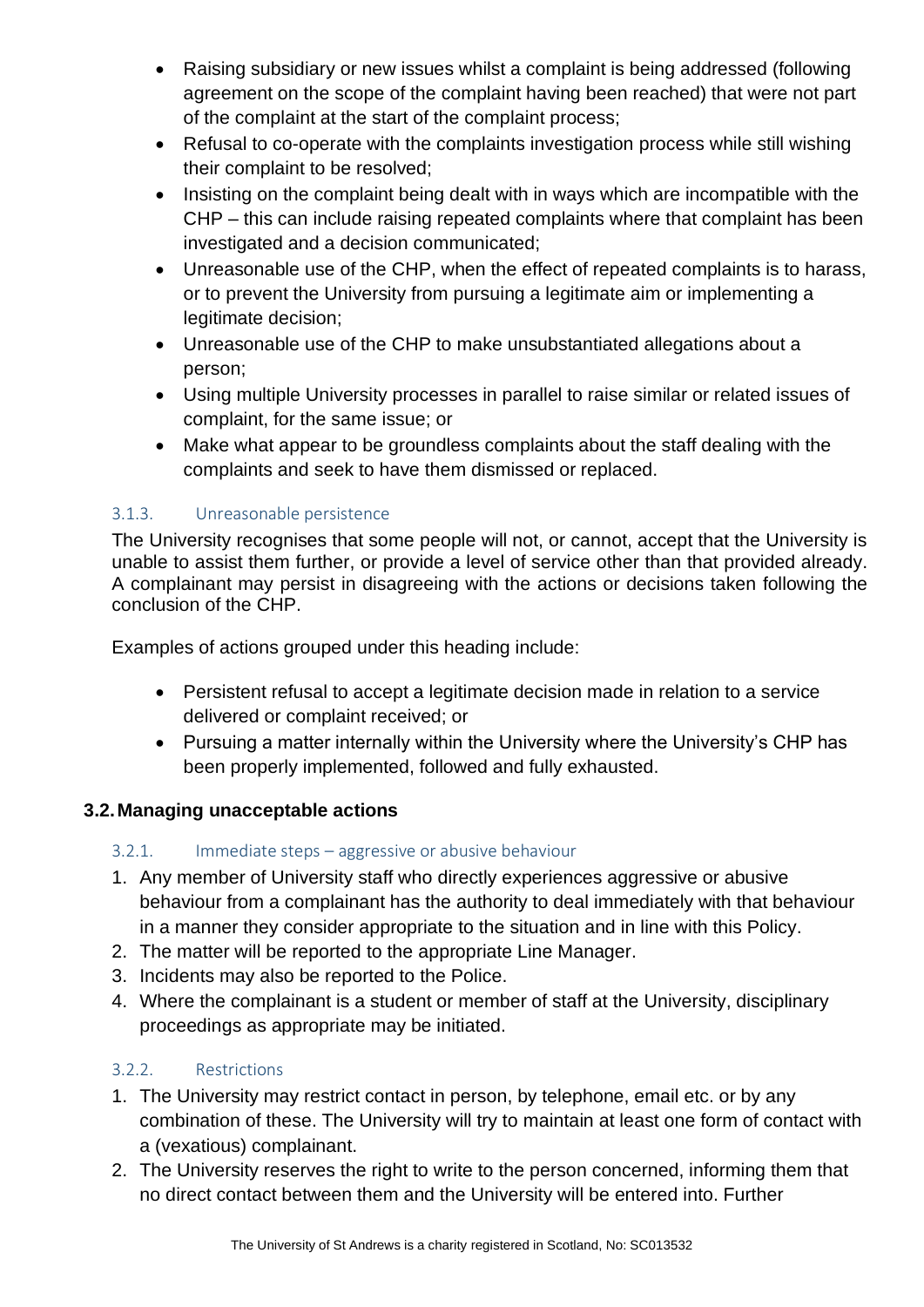communication may be maintained between the University and a third party representative of the person concerned.

- 3. The University will not deal with communications that are abusive, or contain unsubstantiated allegations. Should such communications be received, the University will advise where it finds the language offensive, unnecessary or unhelpful. The University will ask the person concerned to stop using such language. They will also be advised that the University will not respond to their communications if their use of offensive language etc. does not stop. The University may require that future communication takes place via a third party (see point 2 above).
- 4. University staff may end telephone calls or leave a face-to-face (including online) meeting where they consider the language or behaviour of the complainant to be aggressive, abusive, or offensive. The member of University staff has the right to make that decision. They should advise the person concerned that their behaviour is unacceptable, and to end the interaction if that behaviour does not immediately stop.
- 5. Where a complainant repeatedly phones, visits the University, raises repeated issues, or sends large numbers of documents where their relevance is not clear, then the University may decide to:
	- a. Limit contact to telephone calls from the complainant at set times on set days;
	- b. Restrict contact to a single, named member of University staff who will deal with future calls or correspondence from the complainant;
	- c. Arrange to see the complainant by appointment only;
	- d. Restrict contact from the complainant to writing only, or from a third party representative of the complainant;
	- e. Return any documents to the complainant or, in extreme cases, advise the complainant that further irrelevant documents will be destroyed; or
	- f. Take any other action that we consider appropriate.
- 6. In exceptional cases, the University reserves the right to refuse to consider a complaint or future complaints from an individual. The University will take into account the impact on the individual and also whether there would be a broader public interest in considering the complaint further.

# **3.3.Imposing restrictions**

The following process will be followed to impose restrictions:

- 1. The University will ensure that the complaint is being, or has been, investigated or managed properly according to the CHP.
- 2. Unless it is not appropriate to do so, the University may first write to a complainant to provide reasonable warning that their behaviour is giving cause for concern. This gives the complainant the chance to consider and to modify their behaviour before any restrictions available through this Policy are applied.
- 3. The Head of Information Assurance and Governance will provide the Vice-Principal, Governance, or their nominee, an assessment on whether the actions/behaviour of a complainant are abusive, persistent or vexatious, within the scope of this Policy.
- 4. The Vice-Principal, Governance ill determine what (if any) restrictions are to be imposed.
- 5. The University will confirm in writing with the complainant:
	- a. Why the University has taken the decision;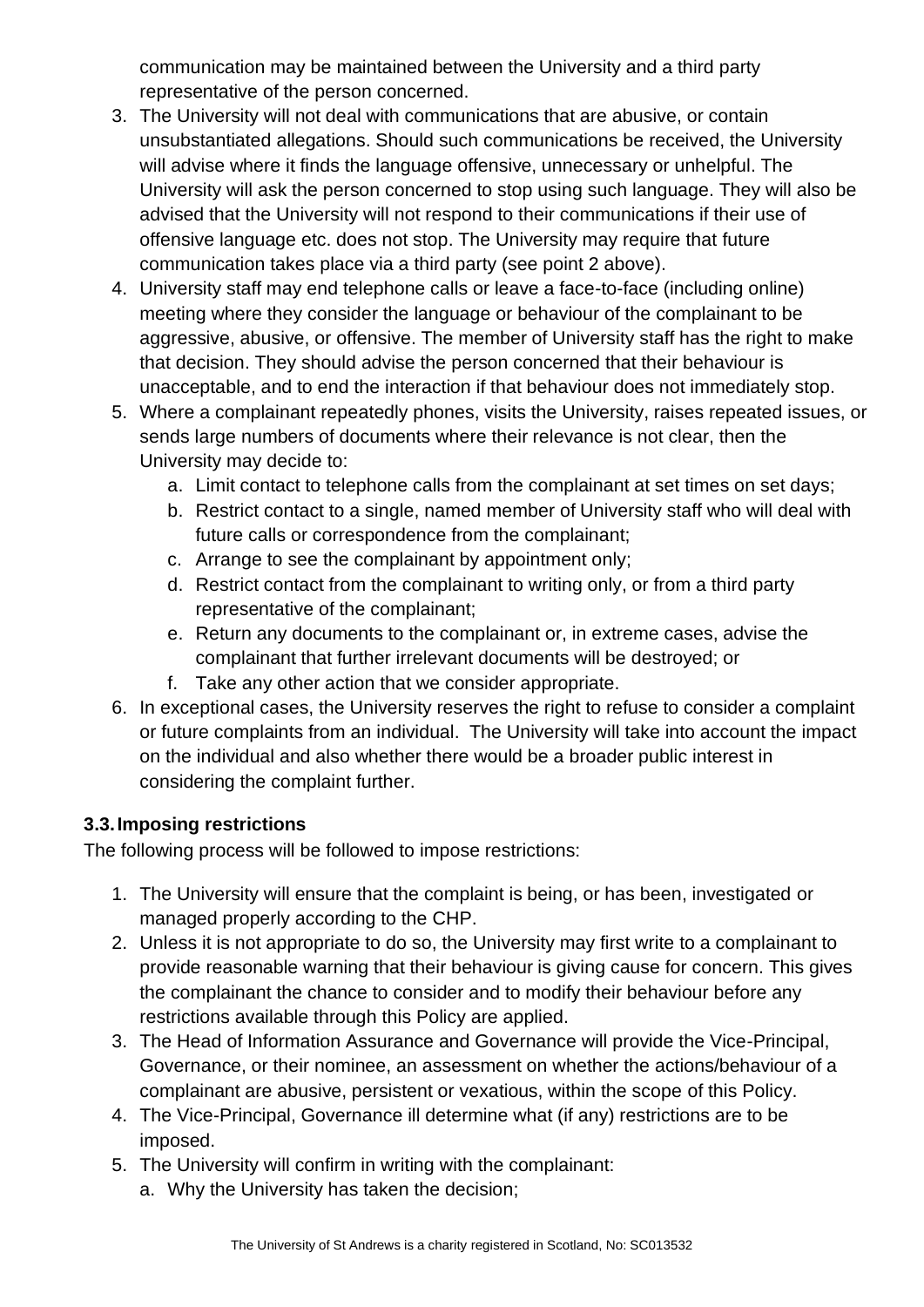- b. What action(s) are being taken;
- c. The duration of that action(s);
- d. The review process of this Policy; and
- e. The right of the complainant to contact the SPSO for an external review.

## **3.4.Review**

Complainants can ask the University to review the decision to impose restrictions, following a determination that a complainant's behaviour is unacceptable. The grounds for review are limited to:

- 1. In reaching a judgement that a complainant's behaviour is unacceptable, the University has made a substantial error in fact; or
- 2. Significant, new evidence comes to light.

A review will normally be undertaken by the Master or by another member of the Principal's Office, with the exception of the Vice-Principal, Governance.

At review, the Master has the discretion to remove or vary the restrictions as they think best. They will make their decision based on the evidence available to them.

Following review, the complainant will be advised in writing of the outcome i.e. that either the restrictions applied by the Vice-Principal, Governance still apply or a decision to follow a different course of action has been reached.

## **3.5.Recording incidences of unacceptable behaviour and vexatious complainants and complaints**

The University will record all incidents of unacceptable actions by complainants. Where it is decided to apply restrictions, an entry noting this will be made in the relevant file and on appropriate records. Records of incidences of unacceptable behaviour by complainants and the steps taken by the University will be subject to periodic review (see 3.5.1 below).

# 3.5.1. Review of the application of restrictions

Where restrictions have been applied to a complainant under this Policy e.g. any decision to restrict contact with a complainant, these will be reviewed bi-annually, by the Head of Information Assurance and Governance with recommendations passed to the Vice-Principal, Governance. The purpose of this review is to establish whether it is appropriate or otherwise to maintain a restriction.

# *4.* **Methodology**

The development of this Policy was partly informed by external benchmarking, drawing upon similar policies in use at the SPSO, other universities and local authorities.

## **5. Review**

This Policy will be reviewed at regular intervals. The review period will be approved by the Vice-Principal, Governance, and recorded on the accompanying coversheet. Any significant change to University procedures primarily concerned with complaint management may trigger an earlier review.

## **6. Availability**

This Policy will be published on the University Website. The Policy can be made available in different formats: please direct any requests to the Head of Information Assurance and Governance.